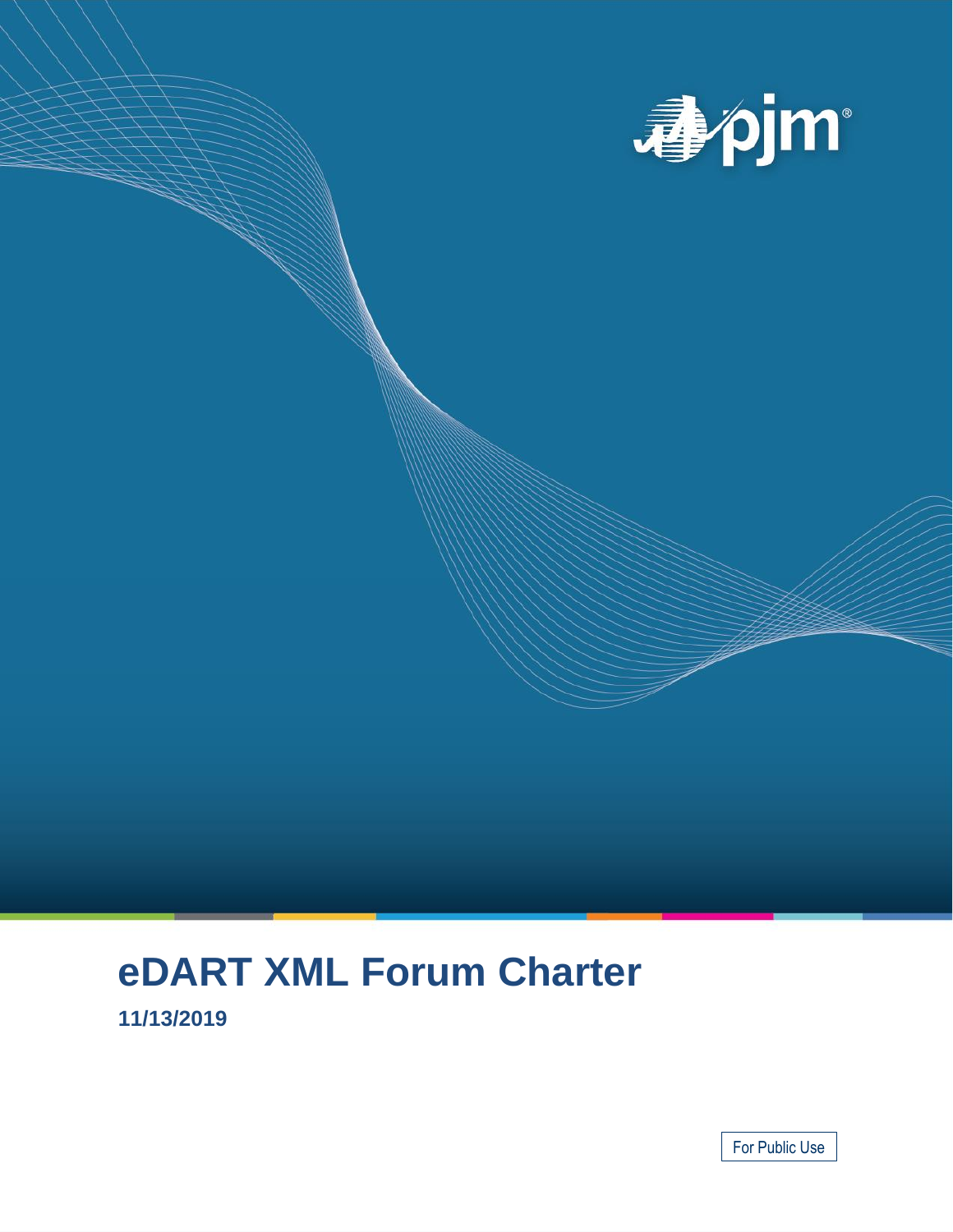

This page is intentionally left blank.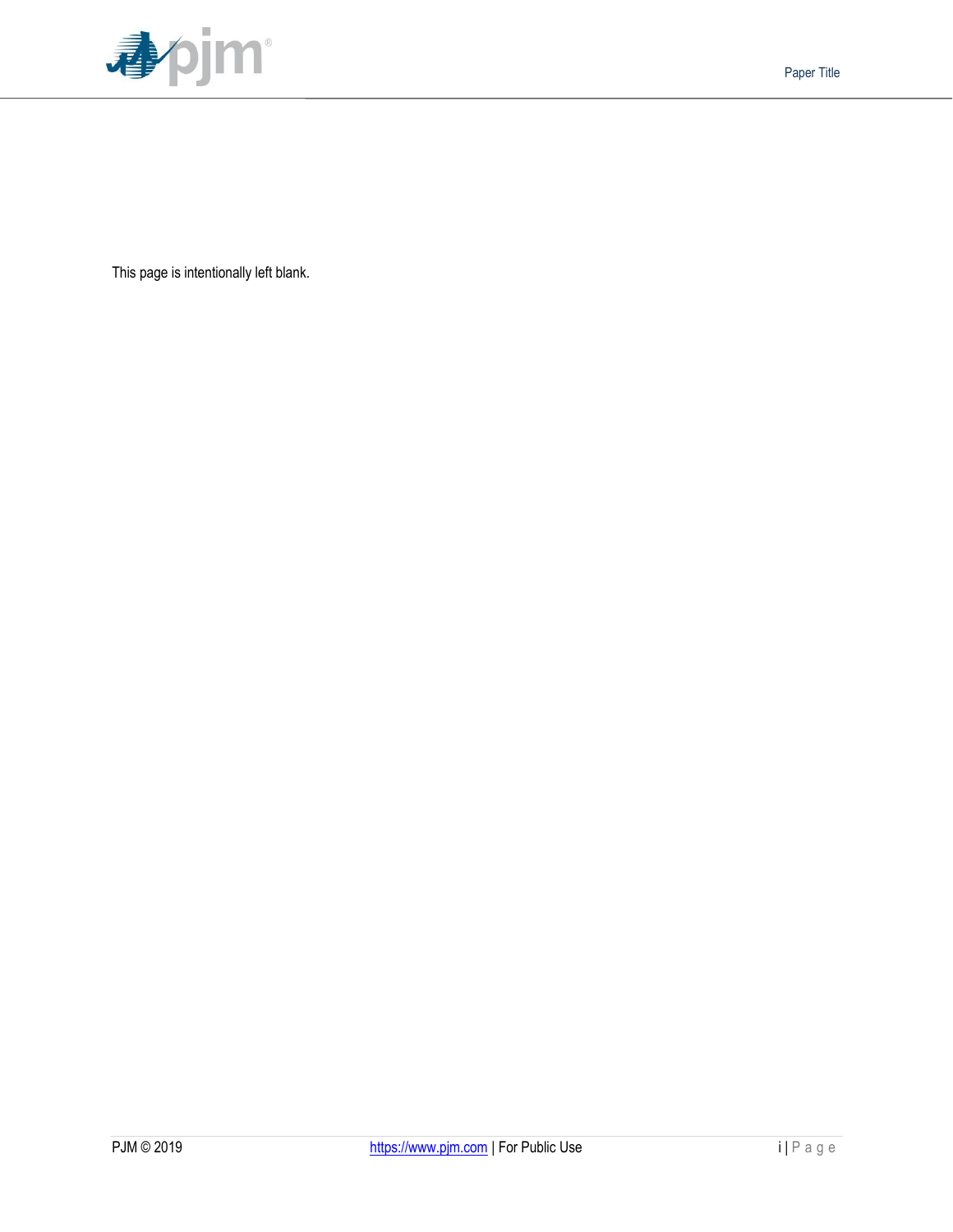

## **Contents**